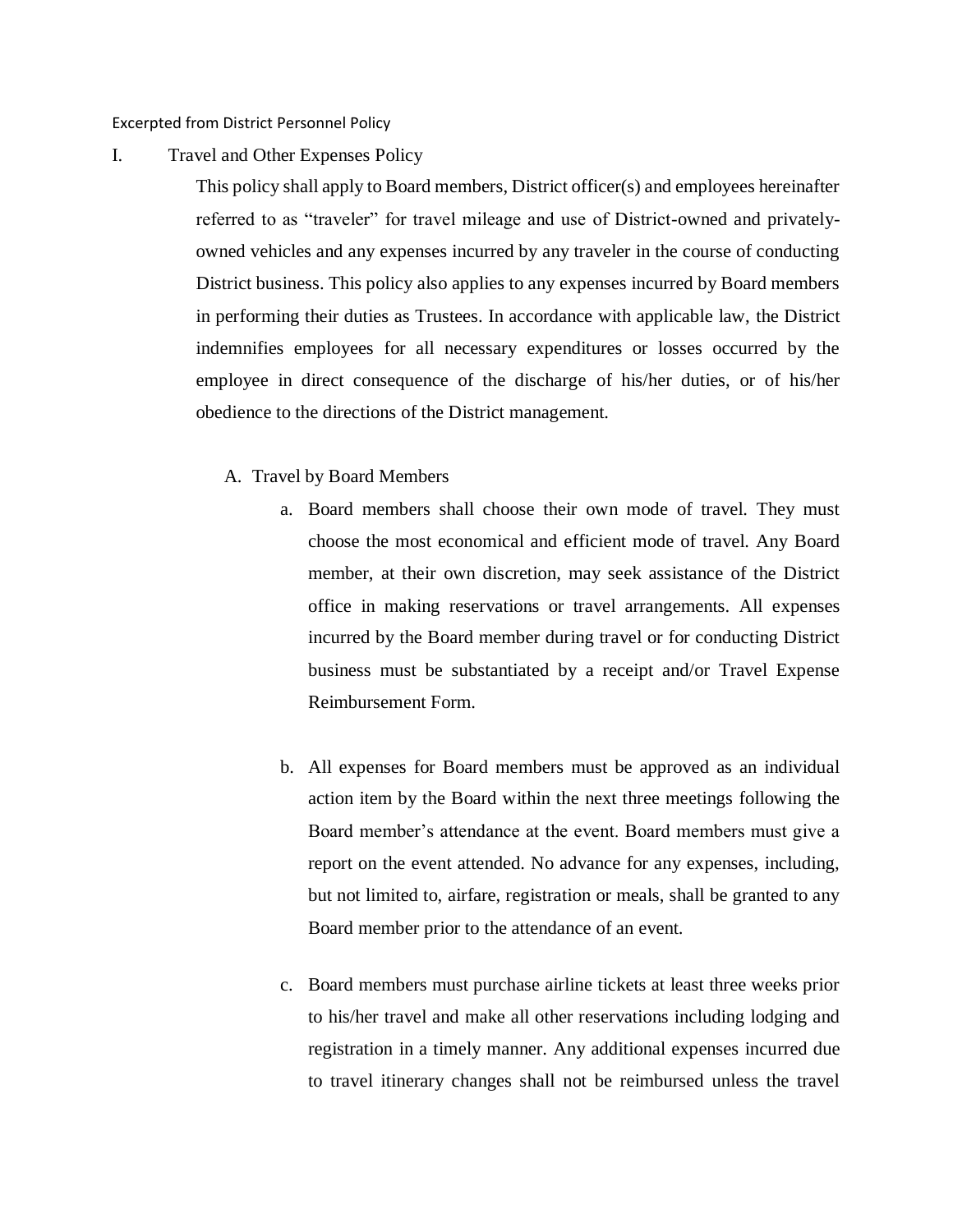change was caused by an emergency or other act out of the Board member's control. Any late fees or high room rates must be borne by the Board member in the event timely reservations were not made.

## B. Claims Procedures

- a. The District Manager shall establish procedures regarding preparation and filing of documents and payment of expenses for Board members and employees. All expenses related to meetings/conferences/seminars incurred by Board members must be approved by Board action prior to reimbursement to individual Board member.
- C. Reimbursement for travel
	- a. The following allowable expenses and reimbursement limitation are established for travel:
		- i. Private auto mileage shall be reimbursed at the maximum rate allowed by the IRS regulations
		- ii. Air travel reimbursement shall be equivalent to air coach fare from Ontario, Los Angeles, Orange County or other local airports to the destination or nearest available airport thereto.
		- iii. The actual cost, if paid from personal funds for lodging, public transportation, taxi, car rental, parking, business related phone calls, limited personal calls, registration, and tuition shall be reimbursed. The cost incurred by an individual shall be substantiated by a receipt. In the event a receipt was not obtained, but expenses were incurred by an individual, then "Travel Expenses Reimbursement Form" (Appendix X) must be filled out describing the nature of the expenditure and signed by the individual to be reimbursed. Upon approval of authorized